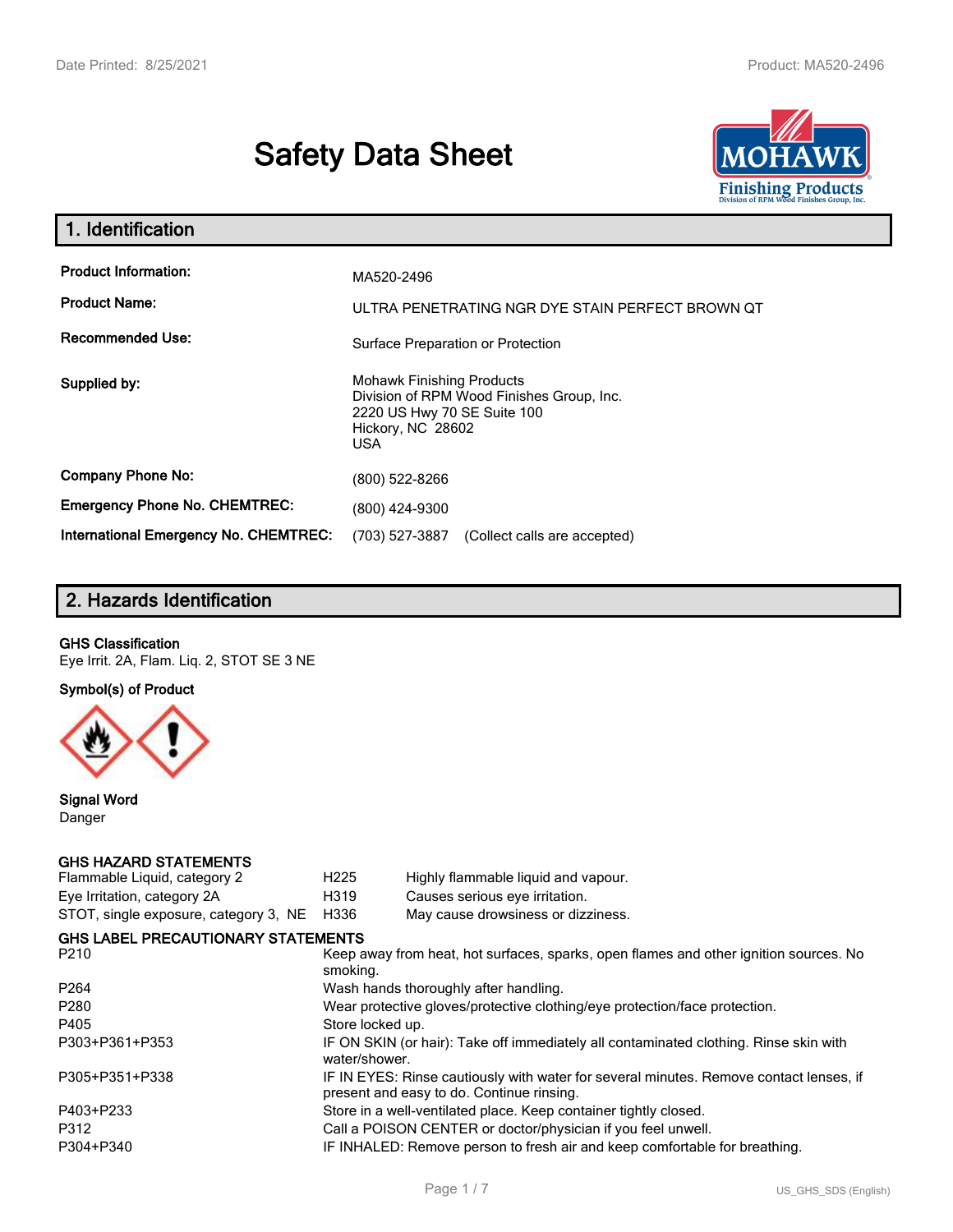| If eye irritation persists: Get medical advice/attention.      |  |  |  |  |
|----------------------------------------------------------------|--|--|--|--|
| P403+P235<br>Store in a well-ventilated place. Keep cool.      |  |  |  |  |
| <b>GHS SDS PRECAUTIONARY STATEMENTS</b>                        |  |  |  |  |
| Ground/bond container and receiving equipment.                 |  |  |  |  |
| Use explosion-proof electrical/ventilating/lighting/equipment. |  |  |  |  |
| Use only non-sparking tools.                                   |  |  |  |  |
| Take precautionary measures against static discharge.          |  |  |  |  |
|                                                                |  |  |  |  |

### **3. Composition/Information on ingredients**

| <b>Chemical Name</b>              | CAS-No.   | <b>Wt.</b> % | <b>GHS Symbols</b>    | <b>GHS Statements</b> |
|-----------------------------------|-----------|--------------|-----------------------|-----------------------|
| acetone                           | 67-64-1   | 75-100       | GHS02-GHS07           | H225-302-319-332-336  |
| ethanol                           | 64-17-5   | $2.5 - 10$   | GHS02                 | H <sub>225</sub>      |
| ethoxypropanol                    | 1569-02-4 | $1.0 - 2.5$  | GHS02-GHS07           | H226-332-336          |
| propylene glycol monomethyl ether | 107-98-2  | $0.1 - 1.0$  | GHS02-GHS06-<br>GHS07 | H226-331-336          |

The exact percentage (concentration) of ingredients is being withheld as a trade secret.

The text for GHS Hazard Statements shown above (if any) is given in the "Other information" Section.

# **4. First-aid Measures**



FIRST AID - EYE CONTACT: IF IN EYES: Rinse cautiously with water for several minutes. Remove contact lenses, if present and easy to do. Continue rinsing. If eye irritation persists: Get medical advice/attention.

FIRST AID - SKIN CONTACT: IF ON SKIN (or hair): Take off immediately all contaminated clothing. Rinse skin with water/shower.

FIRST AID - INGESTION: IF SWALLOWED: rinse mouth. Do NOT induce vomiting. IF exposed or if you feel unwell: Call a POISON CENTER or doctor/physician.

FIRST AID - INHALATION: IF INHALED: Remove person to fresh air and keep comfortable for breathing.

## **5. Fire-fighting Measures**

**SPECIAL FIREFIGHTING PROCEDURES:** Evacuate all persons from the fire area to a safe location. Move non-burning material, as feasible, to a safe location as soon as possible. Fire fighters should be protected from potential explosion hazards while extinguishing the fire. Wear self-contained breathing apparatus (SCBA) and full fire-fighting protective clothing. Thoroughly decontaminate all protective equipment after use. Containers of this material may build up pressure if exposed to heat (fire). Use water spray to cool fire-exposed containers. Use water spray to disperse vapors if a spill or leak has not ignited. DO NOT extinguish a fire resulting from the flow of flammable liquid until the flow of the liquid is effectively shut off. This precaution will help prevent the accumulation of an explosive vapor-air mixture after the initial fire is extinguished.

**FIREFIGHTING EQUIPMENT:** This is a NFPA/OSHA Class 1B or less flammable liquid. Follow NFPA30, Chapter 16 for fire protection and fire suppression. Use a dry chemical, carbon dioxide, or similar ABC fire extinguisher for incipeint fires. Water may be used to cool and prevent rupture of containers that are exposed to heat from fire.

### **6. Accidental Release Measures**

#### **ENVIRONMENTAL MEASURES:** No Information

**STEPS TO BE TAKEN IN CASE MATERIAL IS RELEASED OR SPILLED:** Follow personal protective equipment recommendations found in Section VIII. Personal protective equipment needs must be evaluated based on information provided on this sheet and the special circumstances created by the spill including; the material spilled, the quantity of the spill, the area in which the spill occurred, and the training and the expertise of employees in the area responding to the spill. Never exceed any occupational exposure limits. Shut off ignition sources; including electrical equipment and flames. Do not allow smoking in the area. Do not allow the spilled product to enter public drainage system or open waterways.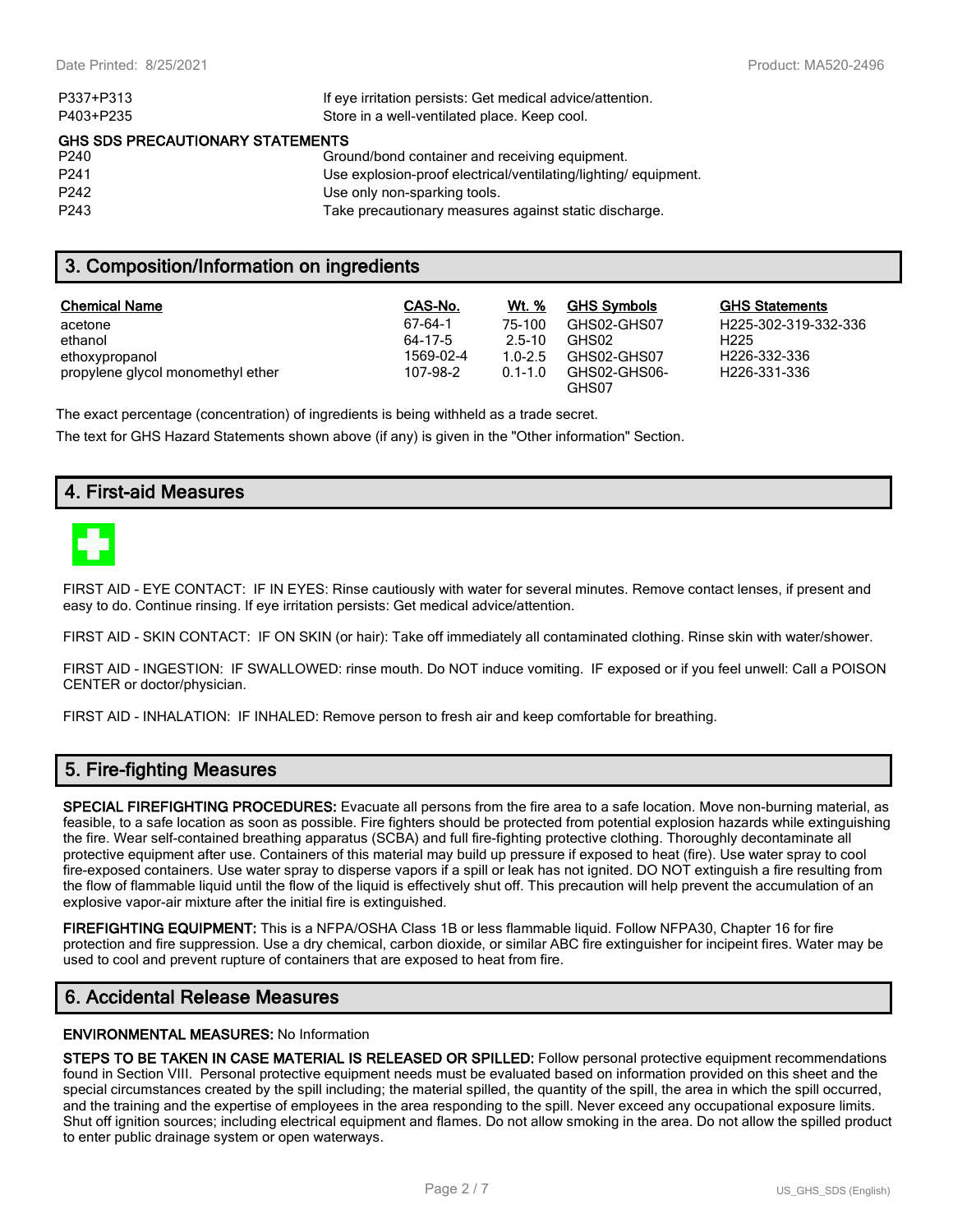# **7. Handling and Storage**



**HANDLING:** Avoid inhalation and contact with eyes, skin, and clothing. Wash hands thoroughly after handling and before eating or drinking. In keeping with safe handling practices, avoid ignition sources (smoking, flames, pilot lights, electrical sparks); ground and bond containers when transferring the material to prevent static electricity sparks that could ignite vapor and use spark proof tools and explosion proof equipment. Empty containers may retain product residue or vapor. Do not pressurize, cut, weld, braze, solder, drill, grind, or expose container to heat, flame, sparks, static electricity, or other sources of ignition. Any of these actions can potentially cause an explosion that may lead to injury.

**STORAGE:** Keep containers closed when not in use. Store in cool well ventilated space away from incompatible materials.

# **8. Exposure Controls/Personal Protection**

| Ingredients with Occupational Exposure Limits |                      |                       |                     |                         |
|-----------------------------------------------|----------------------|-----------------------|---------------------|-------------------------|
| <b>Chemical Name</b>                          | <b>ACGIH TLV-TWA</b> | <b>ACGIH-TLV STEL</b> | <b>OSHA PEL-TWA</b> | <b>OSHA PEL-CEILING</b> |
| acetone                                       | $250$ ppm            | 500 ppm               | $1000$ ppm          | N.D.                    |
| ethanol                                       | N.D.                 | $1000$ ppm            | $1000$ ppm          | N.D.                    |
| ethoxypropanol                                | 50 ppm               | $200$ ppm             | N.D.                | N.D.                    |
| propylene glycol monomethyl ether             | 50 ppm               | $100$ ppm             | N.D.                | N.D.                    |

**Further Advice: MEL = Maximum Exposure Limit OES = Occupational Exposure Standard SUP = Supplier's Recommendation Sk = Skin Sensitizer N.E. = Not Established N.D. = Not Determined**

#### **Personal Protection**



**RESPIRATORY PROTECTION:** Use adequate engineering controls and ventilation to keep levels below recommended or statutory exposure limits. If exposure levels exceed limits use appropriate approved respiratory protection equipment.

**SKIN PROTECTION:** Wear chemical resistant footwear and clothing such as gloves, an apron or a whole body suit as appropriate.



**EYE PROTECTION:** Wear chemical-resistant glasses and/or goggles and a face shield when eye and face contact is possible due to splashing or spraying of material.



**OTHER PROTECTIVE EQUIPMENT:** No Information



**HYGIENIC PRACTICES:** It is good practice to avoid contact with the product and/or its vapors, mists or dust by using appropriate protective measures. Wash thoroughly after handling and before eating or drinking.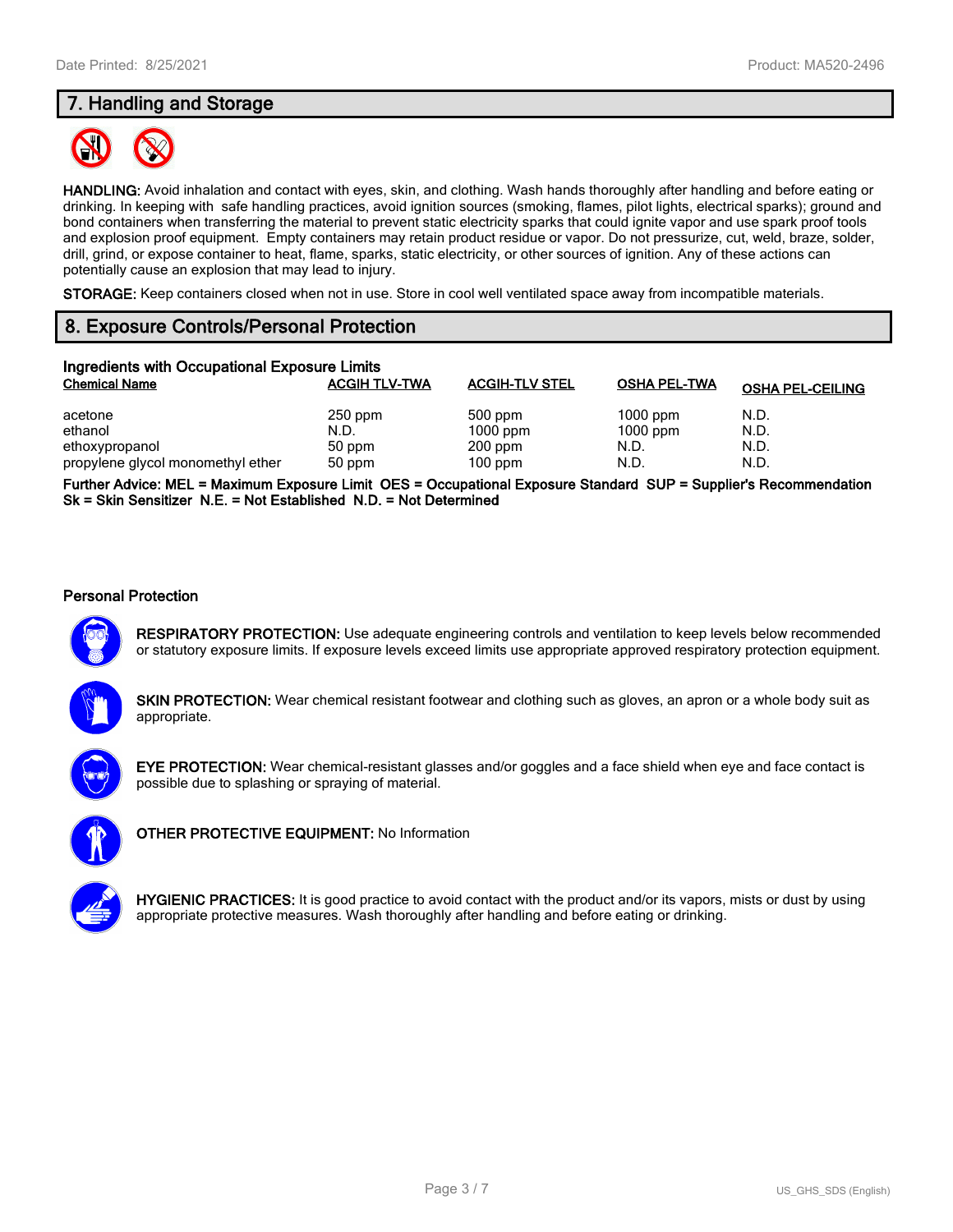**N.I. = No Information**

# **9. Physical and Chemical Properties**

| Appearance:                    | Colored Liquid                   | <b>Physical State:</b>                      | <b>LIQUID</b>  |
|--------------------------------|----------------------------------|---------------------------------------------|----------------|
| Odor:                          | <b>Strong Solvent</b>            | <b>Odor Threshold:</b>                      | Not determined |
| Density, g/cm3:                | 0.827                            | pH:                                         | Not determined |
| Freeze Point, °F:              | Not determined                   | Viscosity:                                  | Not determined |
| <b>Solubility in Water:</b>    | Not determined                   | Partition Coefficient, n-octanol/<br>water: | Not determined |
| Decomposition temperature, °F: | Not determined                   | <b>Explosive Limits, %:</b>                 | Not determined |
| Boiling Range, °F:             | $>$ 100 °F                       | Flash Point, °F:                            | $-4$ $\circ$ F |
| Combustibility:                | <b>Supports Combustion</b>       | Auto-Ignition Temperature, °F:              | Not determined |
| <b>Evaporation Rate:</b>       | <b>Faster than Diethyl Ether</b> | Vapor Pressure, mmHg:                       | Not determined |
| <b>Vapor Density:</b>          | Not determined                   |                                             |                |

# **10. Stability and reactivity**

**STABILITY:** Stable under normal conditions.

**CONDITIONS TO AVOID:** Heat, flames and sparks.

**INCOMPATIBILITY:** Acids, Bases, Oxidizing agents

**HAZARDOUS DECOMPOSITION PRODUCTS:** Not determined.

# **11. Toxicological information**

**Practical Experiences**

**EMERGENCY OVERVIEW:** No Information

**EFFECT OF OVEREXPOSURE - EYE CONTACT:** No Information

**EFFECT OF OVEREXPOSURE - INGESTION:** No Information

**EFFECT OF OVEREXPOSURE - INHALATION:** No Information

**EFFECT OF OVEREXPOSURE - SKIN CONTACT:** No Information

**CARCINOGENICITY:** No Information

#### **PRIMARY ROUTE(S) OF ENTRY:**

**Eye Contact, Skin Contact, Inhalation**

# **Acute Toxicity Values**

**The acute effects of this product have not been tested. Data on individual components are tabulated below**

| CAS-No. | <b>Chemical Name</b> |
|---------|----------------------|
| 67-64-1 | acetone              |

**Casary Chemical Chemical LD50 Chemical LD50 Vapor LC50** 1800 mg/kg Rat 20000 mg/kg Rabbit 50.1 mg/L Rat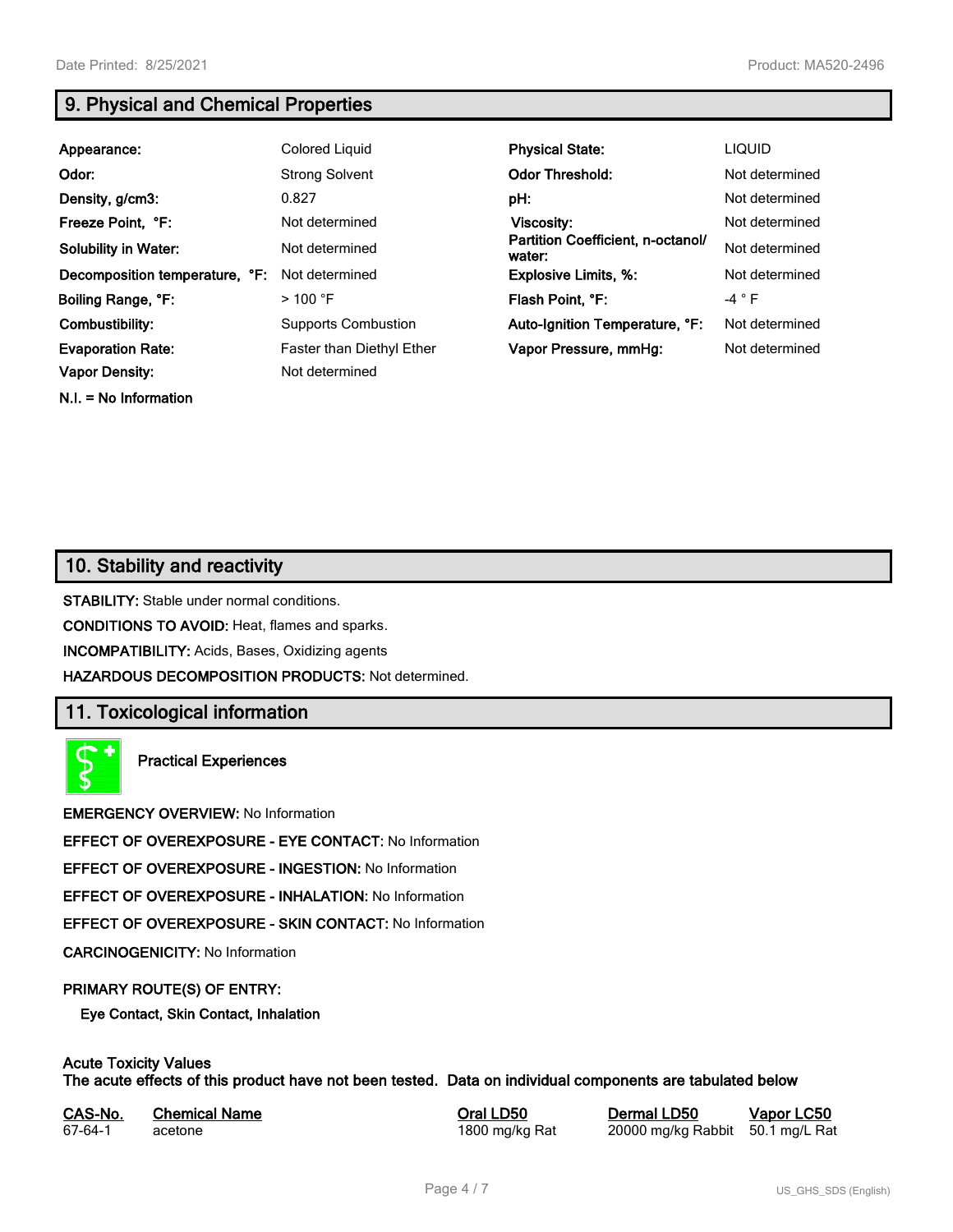| 64-17-5   | ethanol                           | 7060 mg/kg Rat | 15,800 mg/kg                   | 124.7 mg/L Rat |
|-----------|-----------------------------------|----------------|--------------------------------|----------------|
| 1569-02-4 | ethoxypropanol                    | 4400 mg/kg Rat | 8100 mg/kg Rabbit              | - 15           |
| 107-98-2  | propylene glycol monomethyl ether | 5000 mg/kg Rat | 13000 mg/kg Rabbit >6 mg/L Rat |                |

#### **N.I. = No Information**

#### **12. Ecological information**

**ECOLOGICAL INFORMATION:** Ecological evaluation of this material has not been performed; however, do not allow the product to be released to the environment without governmental approval/permits.

### **13. Disposal Information**



**Product**

**DISPOSAL METHOD:** Waste from this material may be a listed and/or characteristic hazardous waste. Dispose of material, contaminated absorbent, container and unused contents in accordance with local, state, and federal regulations.

**STEPS TO BE TAKEN IN CASE MATERIAL IS RELEASED OR SPILLED:** Follow personal protective equipment recommendations found in Section VIII. Personal protective equipment needs must be evaluated based on information provided on this sheet and the special circumstances created by the spill including; the material spilled, the quantity of the spill, the area in which the spill occurred, and the training and the expertise of employees in the area responding to the spill. Never exceed any occupational exposure limits. Shut off ignition sources; including electrical equipment and flames. Do not allow smoking in the area. Do not allow the spilled product to enter public drainage system or open waterways.

### **14. Transport Information**

#### **SPECIAL TRANSPORT PRECAUTIONS:** No Information

**DOT:** CONSUMER COMMODITY

**IATA:** ID8000, CONSUMER COMMODITY, 9

**IMDG:** LIMITED QUANTITY UN1263

### **15. Regulatory Information**

#### **U.S. Federal Regulations:**

#### **CERCLA - SARA Hazard Category**

This product has been reviewed according to the EPA 'Hazard Categories' promulgated under Sections 311 and 312 of the Superfund Amendment and Reauthorization Act of 1986 (SARA Title III) and is considered, under applicable definitions, to meet the following categories:

Fire Hazard, Acute Health Hazard

#### **SARA SECTION 313**

This product contains the following substances subject to the reporting requirements of Section 313 of Title III of the Superfund Amendment and Reauthorization Act of 1986 and 40 CFR part 372:

No Sara 313 components exist in this product.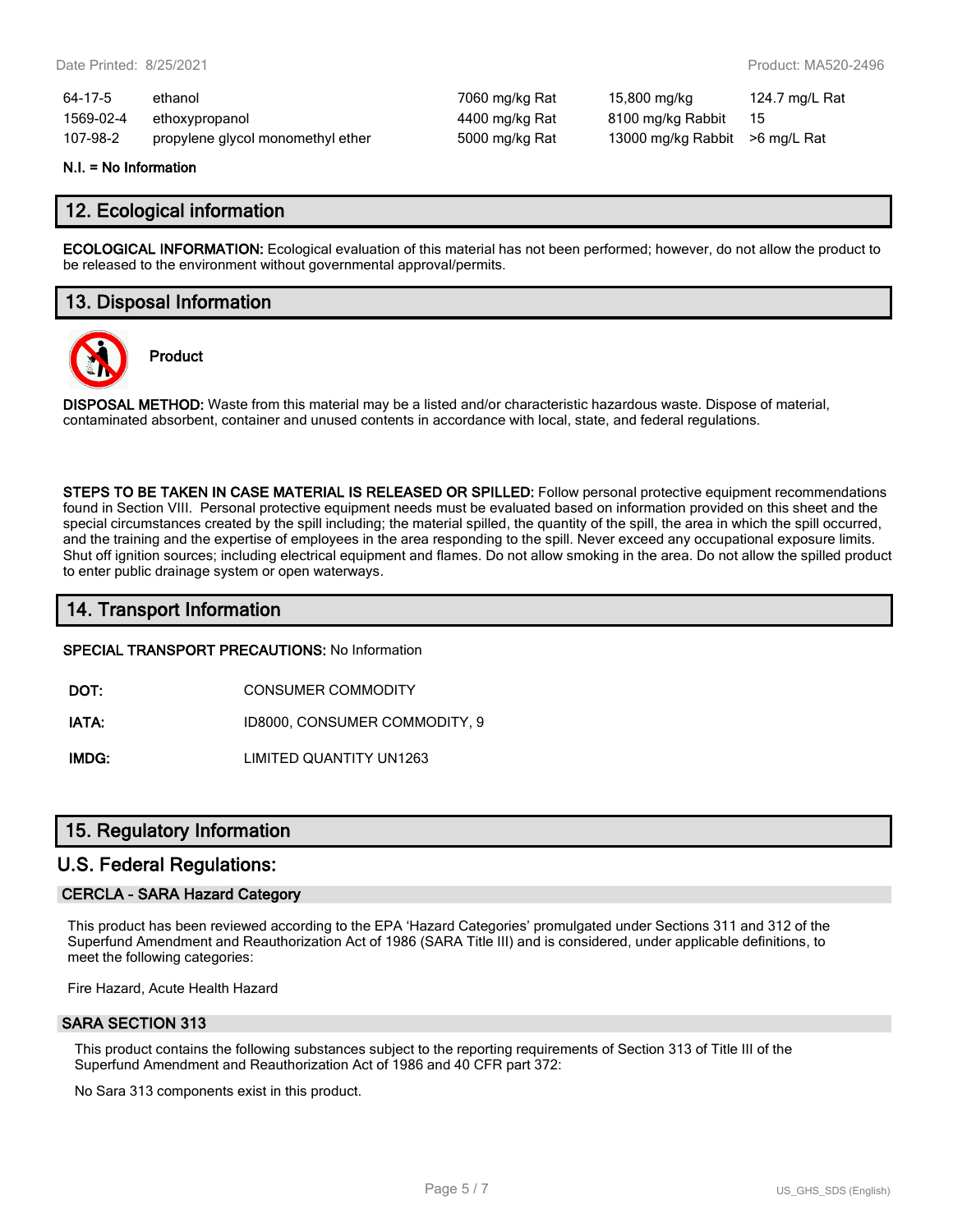#### **TOXIC SUBSTANCES CONTROL ACT**

This product contains the following chemical substances subject to the reporting requirements of TSCA 12(B) if exported from the United States:

No TSCA components exist in this product.

## **U.S. State Regulations:**

#### **CALIFORNIA PROPOSITION 65**

No listed chemicals.

**16. Other Information**

| TT6. Other Information |                      |                                                                                                                                                                      |                                                                                                           |                         |                             |           |
|------------------------|----------------------|----------------------------------------------------------------------------------------------------------------------------------------------------------------------|-----------------------------------------------------------------------------------------------------------|-------------------------|-----------------------------|-----------|
| <b>Revision Date:</b>  | 7/23/2021            |                                                                                                                                                                      |                                                                                                           | <b>Supersedes Date:</b> |                             | 2/17/2019 |
| Reason for revision:   |                      | <b>Product Composition Changed</b><br>02 - Hazards Identification<br>09 - Physical & Chemical Information<br>16 - Other Information<br>Revision Statement(s) Changed | Substance and/or Product Properties Changed in Section(s):<br>03 - Composition/Information on Ingredients |                         |                             |           |
| Datasheet produced by: |                      | <b>Regulatory Department</b>                                                                                                                                         |                                                                                                           |                         |                             |           |
| <b>HMIS Ratings:</b>   |                      |                                                                                                                                                                      |                                                                                                           |                         |                             |           |
| Health:                | <b>Flammability:</b> | 3                                                                                                                                                                    | <b>Reactivity:</b>                                                                                        |                         | <b>Personal Protection:</b> |           |

#### **Volatile Organic Compounds, gr/ltr:** 845

#### **Text for GHS Hazard Statements shown in Section 3 describing each ingredient:**

| H <sub>225</sub> | Highly flammable liquid and vapour. |
|------------------|-------------------------------------|
| H <sub>226</sub> | Flammable liquid and vapour.        |
| H302             | Harmful if swallowed.               |
| H319             | Causes serious eye irritation.      |
| H331             | Toxic if inhaled.                   |
| H332             | Harmful if inhaled.                 |
| H336             | May cause drowsiness or dizziness.  |

#### **Icons for GHS Pictograms shown in Section 3 describing each ingredient:**